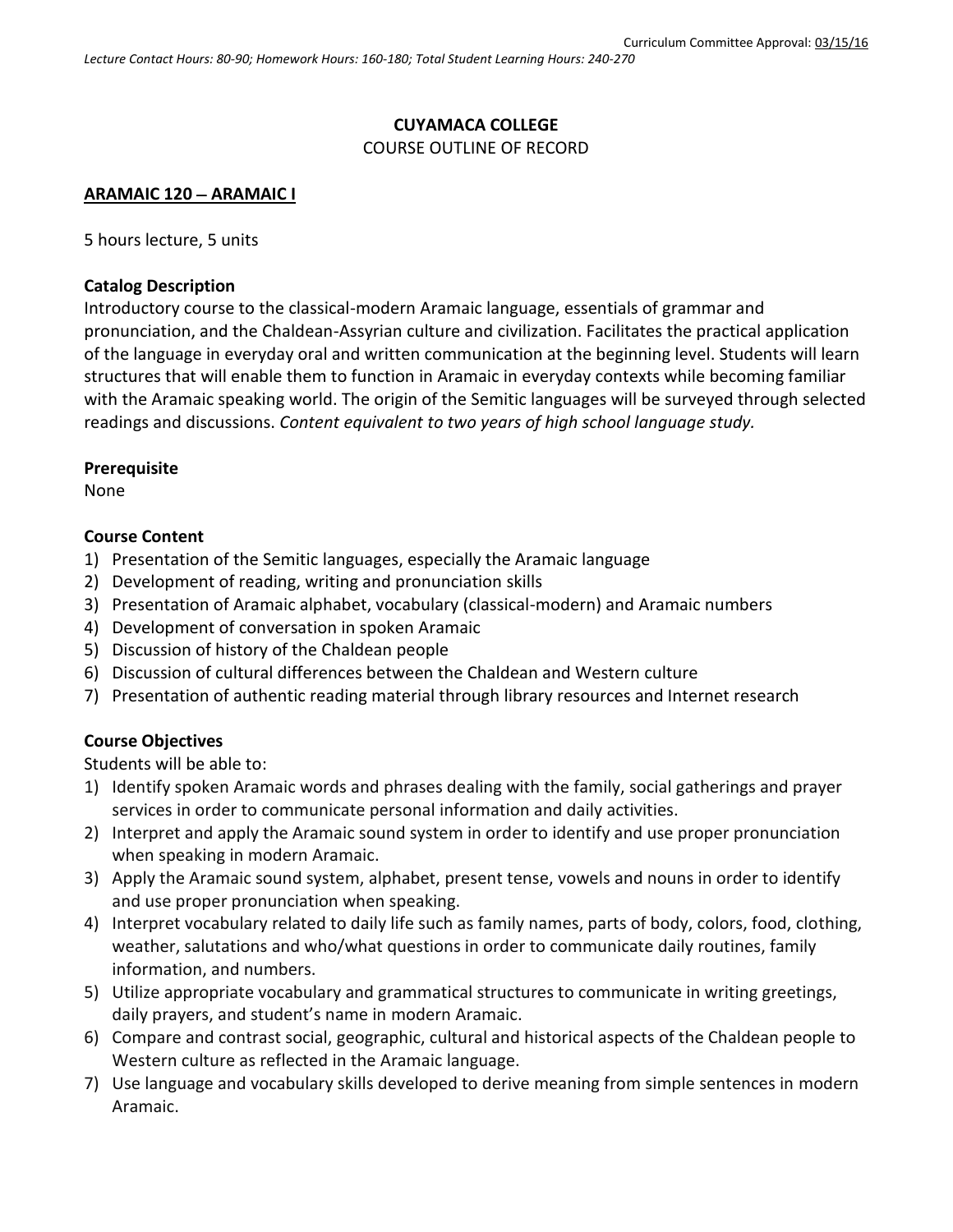# **Method of Evaluation**

A grading system will be established by the instructor and implemented uniformly. Grades will be based on demonstrated proficiency in subject matter determined by multiple measurements for evaluation, one of which must be essay exams, skills demonstration or, where appropriate, the symbol system.

- 1) Written and oral exams that demonstrate students' ability to read, write and speak the Aramaic sound system.
- 2) Written assignments in which students must use appropriate vocabulary and grammar to write simple sentences.
- 3) Oral presentations in which students demonstrate the ability to communicate personal information and daily activities.
- 4) Comprehensive oral and written final exam that measures students' ability to utilize appropriate vocabulary and grammatical structures as identified in class to communicate daily routines, family information, and numbers.

# **Special Materials Required of Student**

**Dictionary** 

## **Minimum Instructional Facilities**

Smart classroom with tape recorder, projector screen, maps of Middle East and Mesopotamia - Iraq

## **Method of Instruction**

- 1) Lecture and presentation of communicative activities and supporting language structures
- 2) Repetition
- 3) Paired and group activities
- 4) Discussion of cultural content

## **Out-of-Class assignments**

- 1) Preparation for oral presentations
- 2) Reading assignments
- 3) Written assignments

# **Texts and References**

- 1) Required (representative example): Bazzi, Michael. *Aramaic Language. Chaldean Dialogue – Read, Write, and Speak the Modern Aramaic in Chaldean Vernacular*. St. Peter Chaldean Cathedral, 2011.
- 2) Supplemental: None

# **Exit Skills**

Students having successfully completed this course exit with the following skills, competencies and/or knowledge:

- 1) Speak in formulaic expressions related to daily life, environment and routine activities such as simple greetings, leave-takings, courtesy expressions, family members, numbers, time, dates, colors and basic objects in the immediate environment.
- 2) Function primarily with learned words, phrases and formulaic expressions to list, enumerate, identify and express minimal courtesies and agreement and disagreement.
- 3) Comprehend and produce simple formulaic texts such as schedules, addresses, and phone numbers.
- 4) Speak, understand and use essential vocabulary to read Aramaic literature.
- 5) Apply vocabulary having to do with the family, shopping, home life, weather, seasons and food.